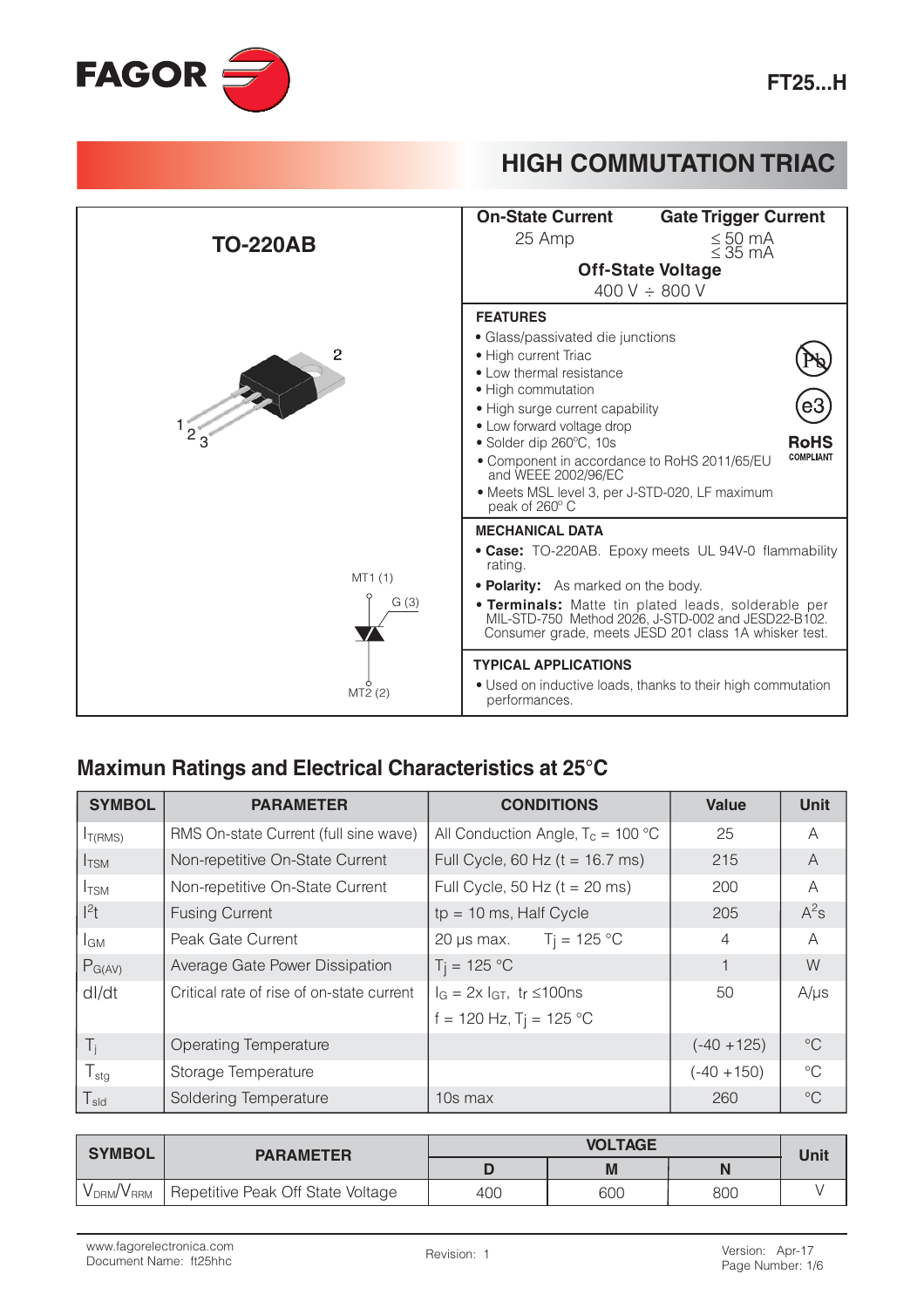

#### Electrical Characteristics at Tamb =  $25 °C$

| <b>SYMBOL</b>                      | <b>PARAMETER</b>              | <b>CONDITIONS</b>                                                           |                       | Quadrant     |            | <b>SENSITIVITY</b>       |      | <b>Unit</b>   |
|------------------------------------|-------------------------------|-----------------------------------------------------------------------------|-----------------------|--------------|------------|--------------------------|------|---------------|
|                                    |                               |                                                                             |                       |              |            | 14                       | 16   |               |
| I <sub>GT</sub> (1)                | Gate Trigger Current          | $V_D = 12 V_{DC}$ , R <sub>L</sub> = 33 $\Omega$ , T <sub>i</sub> = 25 °C   |                       | $Q1 \div Q3$ | <b>MAX</b> | 35                       | 50   | mA            |
| V <sub>GT</sub>                    | Gate Trigger Voltage          | $V_D = 12 V_{DC}$ , R <sub>L</sub> = 33 $\Omega$ , T <sub>i</sub> = 25 °C   |                       | $Q1 \div Q3$ | <b>MAX</b> |                          | 1.3  | $\vee$        |
| $V_{GD}$                           | Gate Non Trigger Voltage      | $V_D = V_{DRM}$ , R <sub>L</sub> = 3.3 K $\Omega$ , T <sub>i</sub> = 125 °C |                       | $Q1 \div Q3$ | <b>MIN</b> | 0.2                      |      | $\vee$        |
| $I_H$ <sup>(2)</sup>               | <b>Holding Current</b>        | $I_T = 100$ mA, Gate open, $T_i = 25$ °C                                    |                       |              | <b>MAX</b> | 50                       | 75   | mA            |
| IL.                                | Latching Current              | $I_G = 1.2 I_{GT}$ , $T_i = 25 °C$                                          |                       | Q1,Q3        | <b>MAX</b> | 70                       | 80   | mA            |
|                                    |                               |                                                                             |                       | Q2           | <b>MAX</b> | 80                       | 100  | mA            |
| $dV/dt$ <sup>(2)</sup>             | Critical Rate of Voltage Rise | $V_D = 0.67 \times V_{DRM}$ , Gate open                                     |                       |              | <b>MIN</b> | 500                      | 1000 | $V/\mu s$     |
|                                    |                               | $T_i = 125 °C$                                                              |                       |              |            |                          |      |               |
| $(dI/dt)c^{(2)}$                   | Critical Rate of Current Rise | $(dv/dt)c = 0.1 V/\mu s$ $T_j = 125 °C$                                     |                       |              | <b>MIN</b> | $\overline{\phantom{a}}$ |      | A/ms          |
|                                    |                               | $(dv/dt)$ c = 10 V/µs $T_i = 125 °C$                                        |                       |              | MIN        |                          |      |               |
|                                    |                               | without snubber $T_i = 125 \text{ }^{\circ}\text{C}$                        |                       |              | <b>MIN</b> | 13                       | 22   |               |
| $VTM$ <sup>(2)</sup>               | On-state Voltage              | $I_T = 35$ Amp, tp = 380 µs, $T_i = 25$ °C                                  |                       |              | <b>MAX</b> | 1.55                     |      | $\vee$        |
| $V_{t(0)}^{(2)}$                   | Threshold Voltage             | $T_i = 125 °C$                                                              |                       |              | <b>MAX</b> | 0.85                     |      | $\vee$        |
| $r_d$ <sup>(2)</sup>               | Dynamic resistance            | $T_i = 125 °C$                                                              |                       |              | <b>MAX</b> | 16                       |      | $m\Omega$     |
| I <sub>DRM</sub> /I <sub>RRM</sub> | Off-State Leakage Current     | $V_D = V_{DRM}$<br>$T_i = 125 °C$                                           |                       |              | <b>MAX</b> | $\overline{c}$           |      | mA            |
|                                    |                               | $V_R = V_{RRM}$                                                             | $T_i = 25 \text{ °C}$ |              | <b>MAX</b> |                          | 5    | μA            |
| $R_{th(j-c)}$                      | <b>Thermal Resistance</b>     | for AC 360° conduction angle                                                |                       |              |            |                          | 0.8  | $\degree$ C/W |
|                                    | Junction-Case                 |                                                                             |                       |              |            |                          |      |               |
| $R_{th(j-a)}$                      | <b>Thermal Resistance</b>     |                                                                             |                       |              |            |                          | 60   | $\degree$ C/W |
|                                    | Junction-Ambient              |                                                                             |                       |              |            |                          |      |               |

(1) Minimum  $I_{GT}$  is guaranted at 5% of  $I_{GT}$  max.

(2) For either polarity of electrode MT2 voltage with reference to electrode MT1.

#### **Part Number Information**

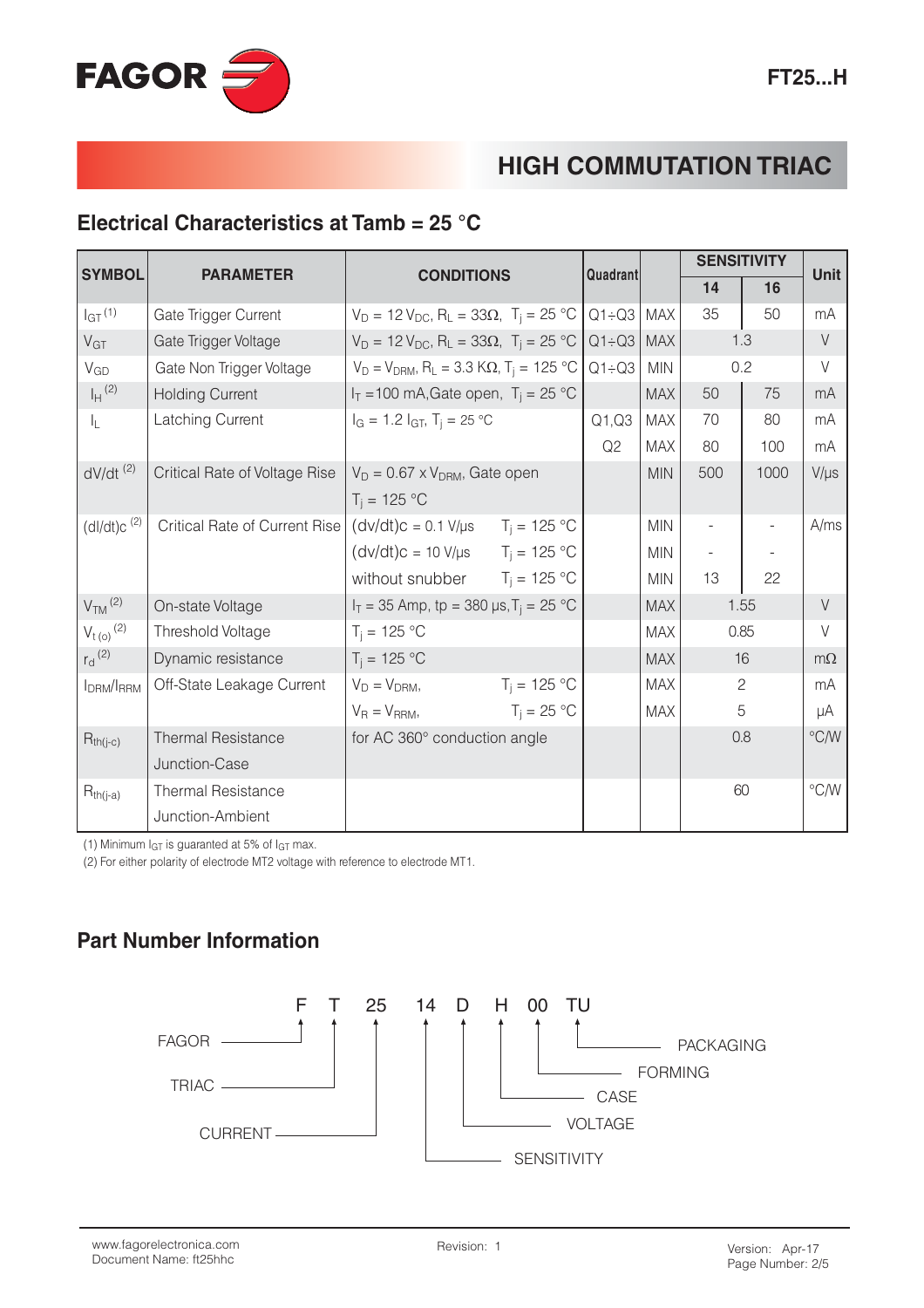

#### **Ordering information**

| <b>PREFERRED P/N</b> | <b>I PACKAGE CODE</b> | <b>DELIVERY MODE</b> | <b>BASE QUANTITY</b> | UNIT WEIGHT (g) |
|----------------------|-----------------------|----------------------|----------------------|-----------------|
| FT2516DH 00TU        |                       |                      | 1000                 | 2.30            |

#### Package Outline Dimensions: (mm) **TO-220AB**

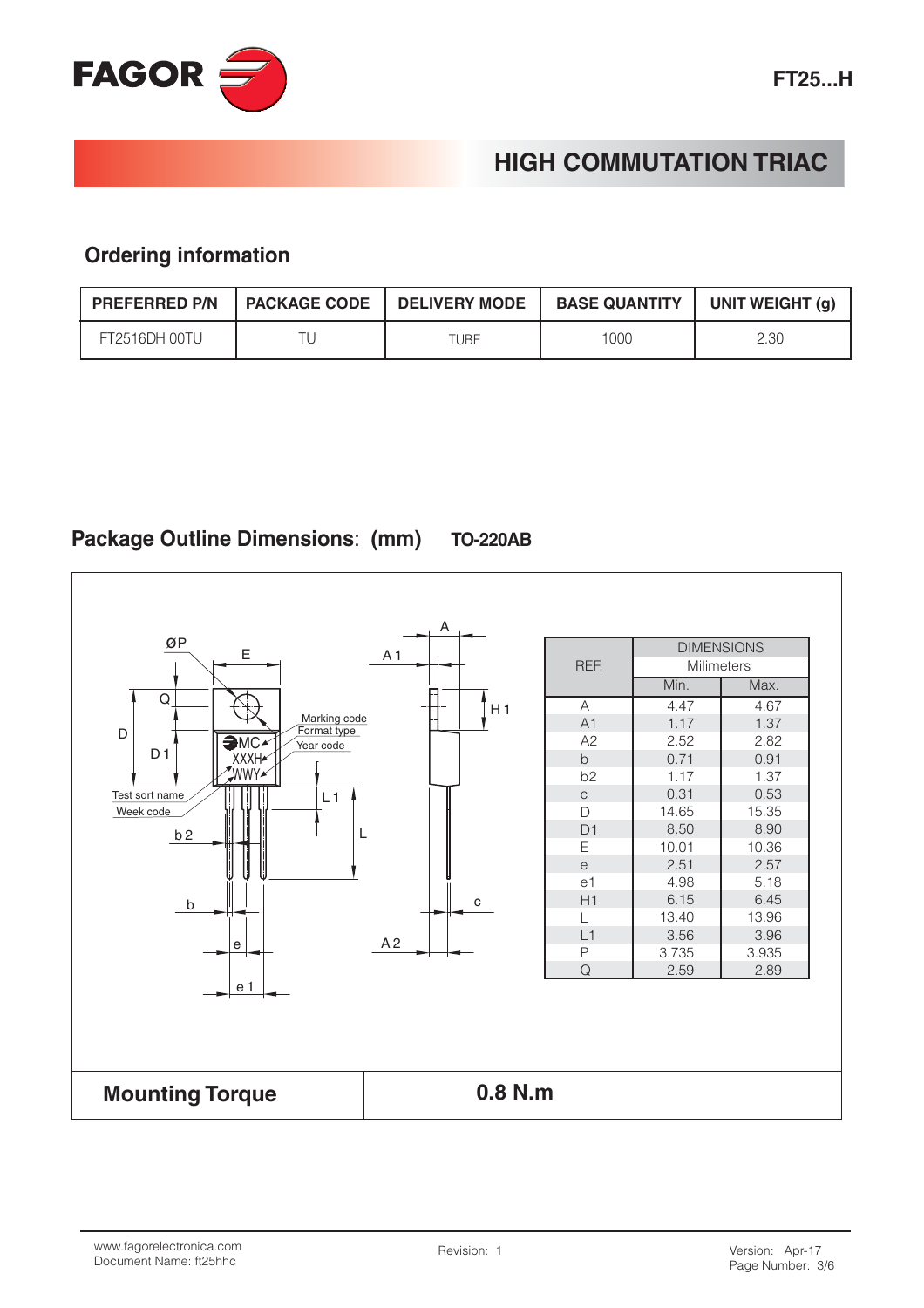

## Ratings and Characteristics (Ta 25 °C unless otherwise noted)



Fig. 3: Relative variation of thermal impedance versus pulse duration.



Fig. 5: Surge peak on-state current versus number of cycles



Fig. 2: RMS on-state current versus case temperature (full cycle).



Fig. 4: On-state characteristics (maximum values)



Fig. 6: Non repetitive surge peak on-state current for a sinusoidal pulse with width:  $tp < 20$  ms, and corresponding value of  $P$ .

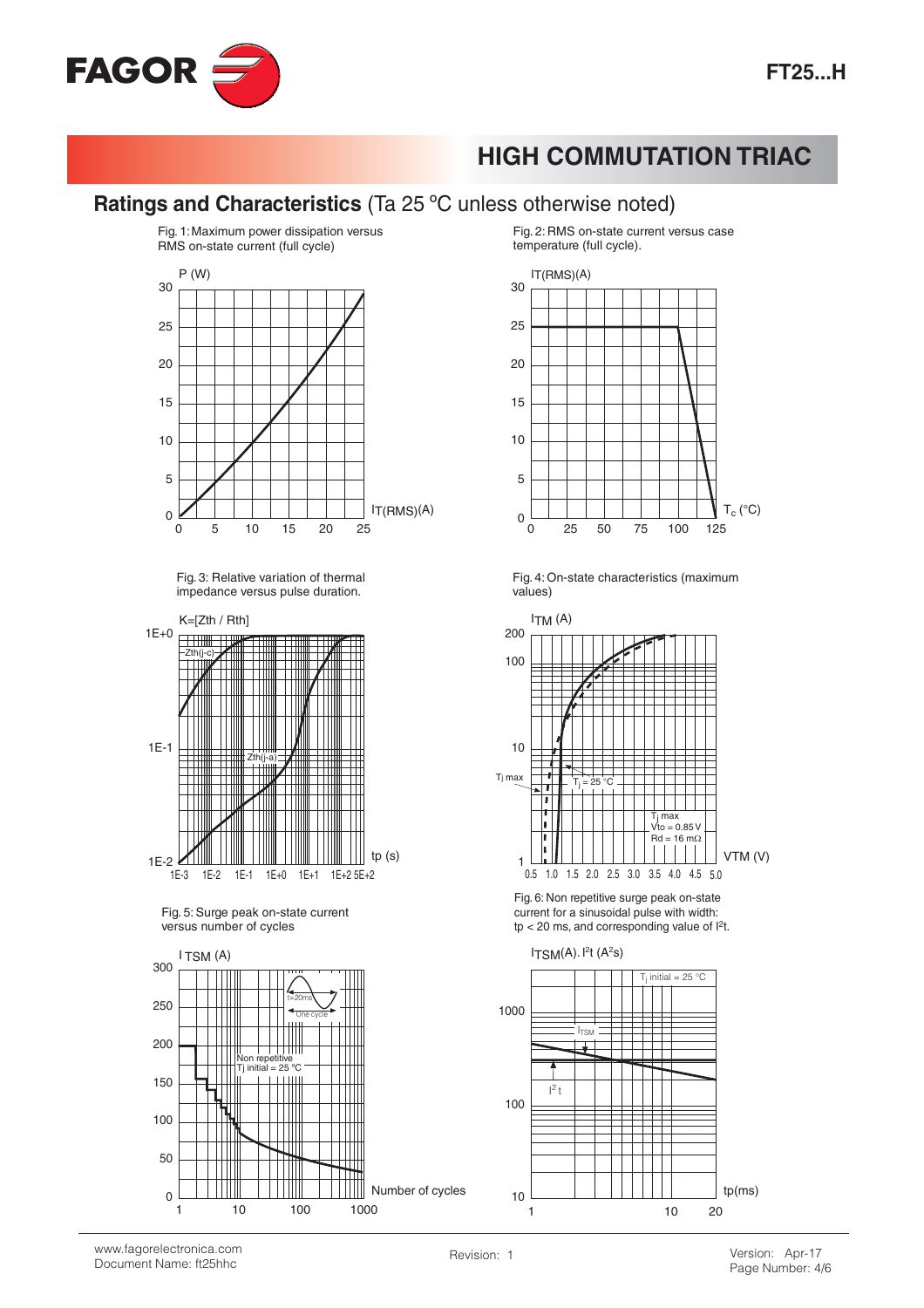## Ratings and Characteristics (Ta 25 °C unless otherwise noted)

Fig. 7: Relative variation of gate trigger<br>current, holding current and latching versus junction temperature (typical values)



Fig. 8: Relative variation of critical rate of decrease of main current versus junction temperature